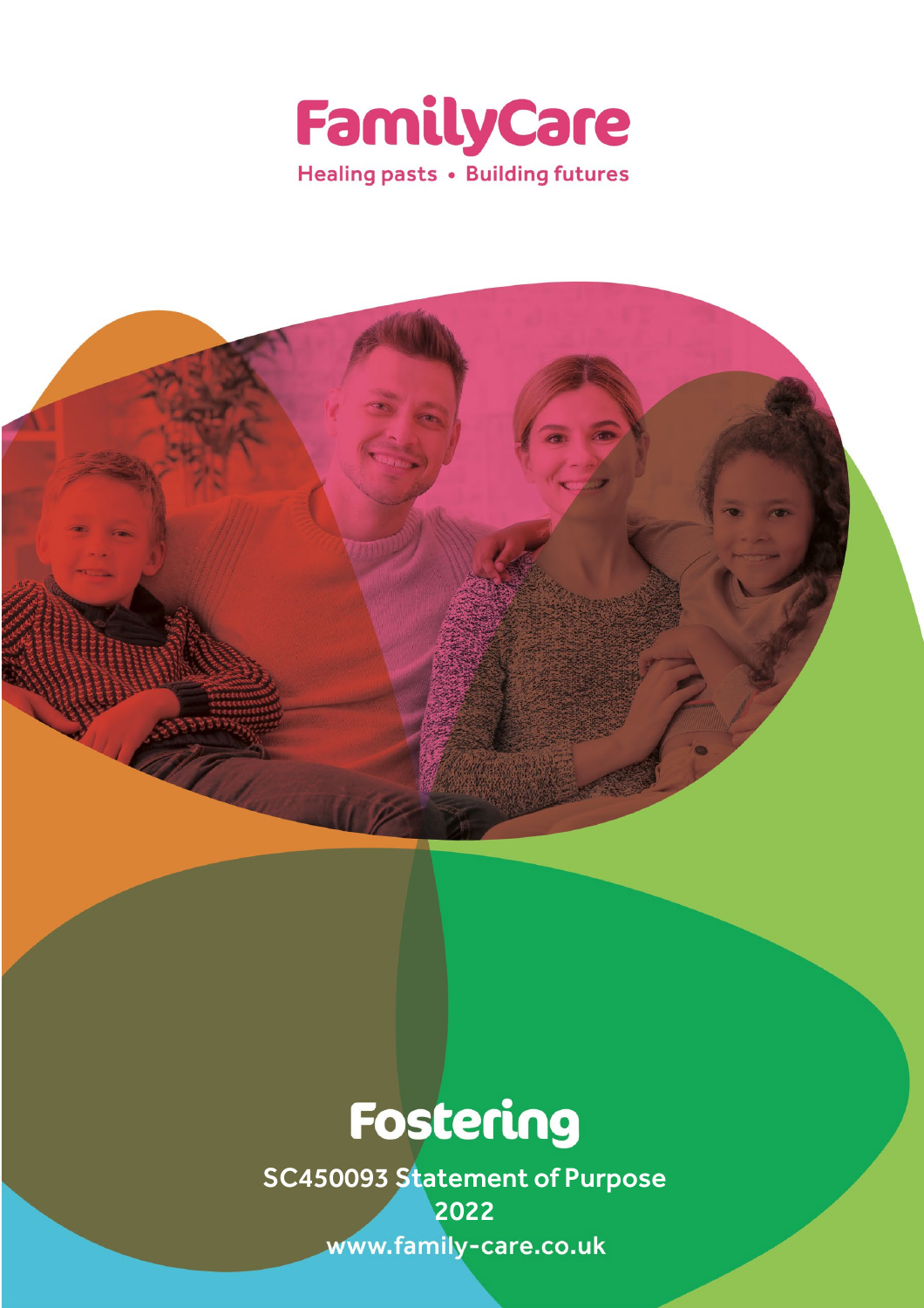## **Contents**

- 1. Introduction
- 2. Aims & Objectives
- 3. Status & Constitution
- 4. Organisational Structure
- 5. Monitoring
- 6. Safeguarding & Compliance
- 7. Support & Supervision
- 8. Confidentiality & Requests for Information
- 9. Policies & Procedures
- 10. Information for Children & Young People
- 11. Development of Staff
- 12. Equal Opportunities
- 13. Services Offered
- 14. Training & Development
- 15. Complaints
- 16. Contact Information

#### 1. Introduction

This Statement of Purpose has been developed in accordance with relevant legislation and guidance which includes:

- The Fostering Services (England) Regulations 2011 and 2014 Amendments
- The National Minimum Standards for Fostering Services 2011
- The Children Act: Guidance and Regulations Volume 4: Fostering Services 2011 and 2013 Amendments

Other relevant legislation includes:

- The Care Planning, Placement & Case Review (England) Regulations 2010
- The Care Standards Act 2000
- The Children Act 1989
- UK National Standards for Foster Care 1999
- Working Together to Safeguard Children 2015

This Statement of Purpose, in accordance with Fostering Regulation 3, gives an overview of the aims, objectives and principles of Family Care Fostering and the services and support that we provide to our staff, foster carers and the children and young people in their care, including:

- How we will achieve good outcomes for children and young people
- How we recruit, assess, train and support our foster carers
- How we are managed and how we support staff

A copy of this statement is made available to anyone who is involved with Family Care, including:

- Ofsted
- Any person working with or for Family Care
- Children & Young People looked after by Family Care (a children and young person's version of the Statement of Purpose is available)
- Parents or guardians of any children and young people placed
- Our approved and prospective Foster Carers
- Local Authorities and purchasers of our services

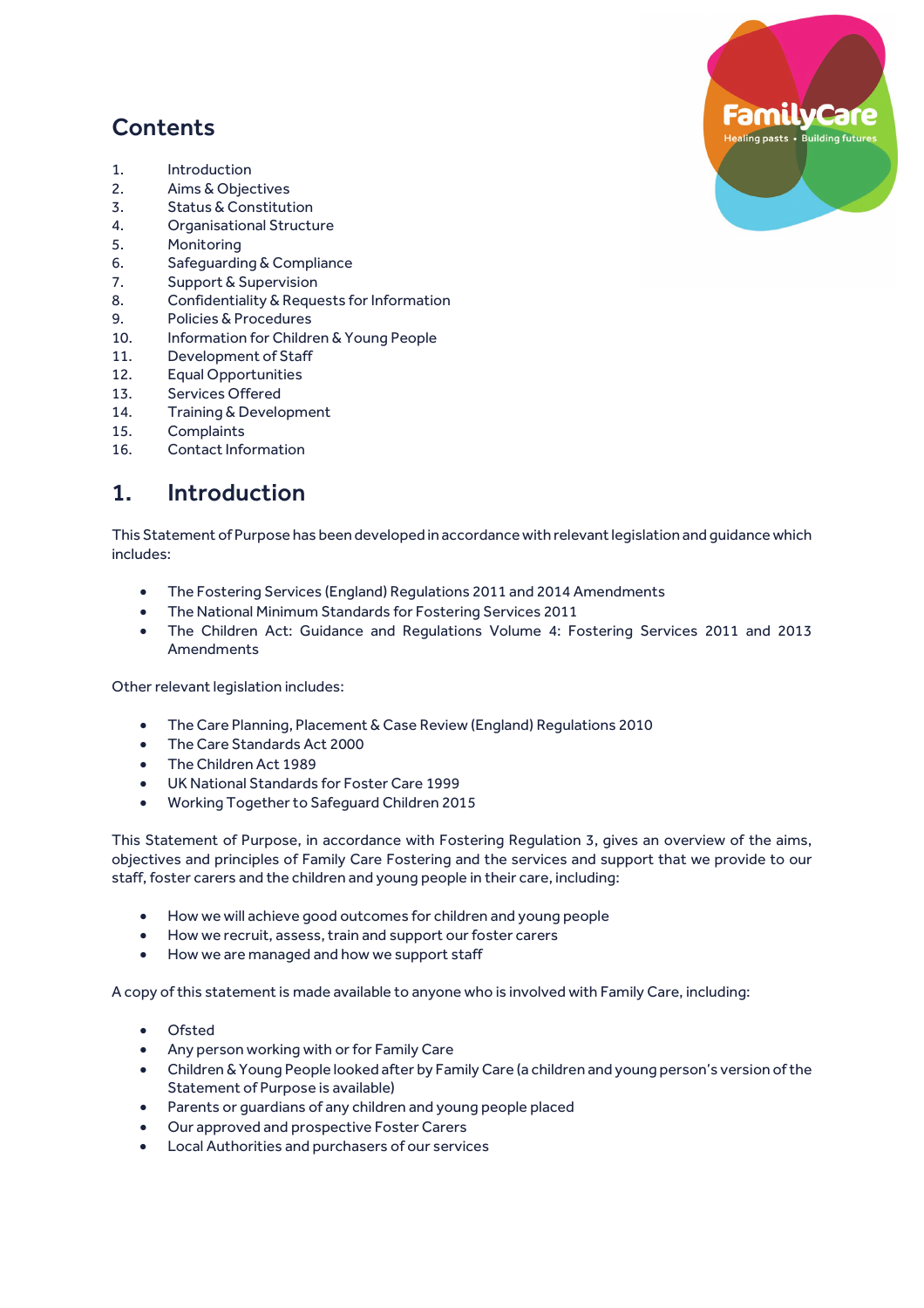The Statement of Purpose is also published on our website (www.familycare.co.uk). It is reviewed and updated regularly by our Leadership Team. This Statement of Purpose was last reviewed by our Group Operations Director on 04 November 2016.



# 2. Aims & Objectives

'To help children and young people achieve their full potential.'

Family Care Fostering is the foster care division of the Family Care Group, established in 1988 initially delivering 'residential childcare'. Our fostering service was set up in 2004 to provide our own pathway to a foster family for children and young people accessing care in our children's homes - those whom we believed would benefit from being part of a family. Such was the success of those placements and in light of repeated requests from Local Authorities, we soon expanded that service to enable Local Authorities to refer direct.

Our vision is to grow Family Care responsibly, to match the changing demands of our partner Local Authorities, whilst providing very high levels of support for staff, Foster Carers and the children and young people in our care.

Our fostering team works closely with our other services; residential, education, therapy and training. We are proud of the high rate of success we have in making and sustaining placements.

Family Care Fostering Aims:

- To carefully match the children and young people who are referred to us with our Foster Carers, their own children and other children or young people already in placement.
- To ensure children and young people placed with us have a stable and consistent experience of a safe, warm, family life which help them to reach their potential.
- Provide our own therapeutic service including access to regular 'drop in' sessions with one of our qualified Therapists and/or a consultant Clinical Psychologist, to ensure that Foster Carers are well advised and have the necessary skills to meet the needs of the child or young person in their care.
- To have a fostering service where partnership, professionalism, respect, integrity and fairness is central to all we do. To be child centred in our approach by investing heavily in the children and young people that we look after on the Local Authority's behalf.
- To demonstrate commitment and support to all our Foster Carers. This is achieved via their own allocated Supervising Social Worker and Support Worker, including regular supervision sessions, 'team around the child' meetings and 24/7 support.
- Ensure children and young people and Foster Carers' own children have access to our Support Workers who undertake direct work, group activities, holiday activities and residential holidays.
- To value diversity in all aspects of our work.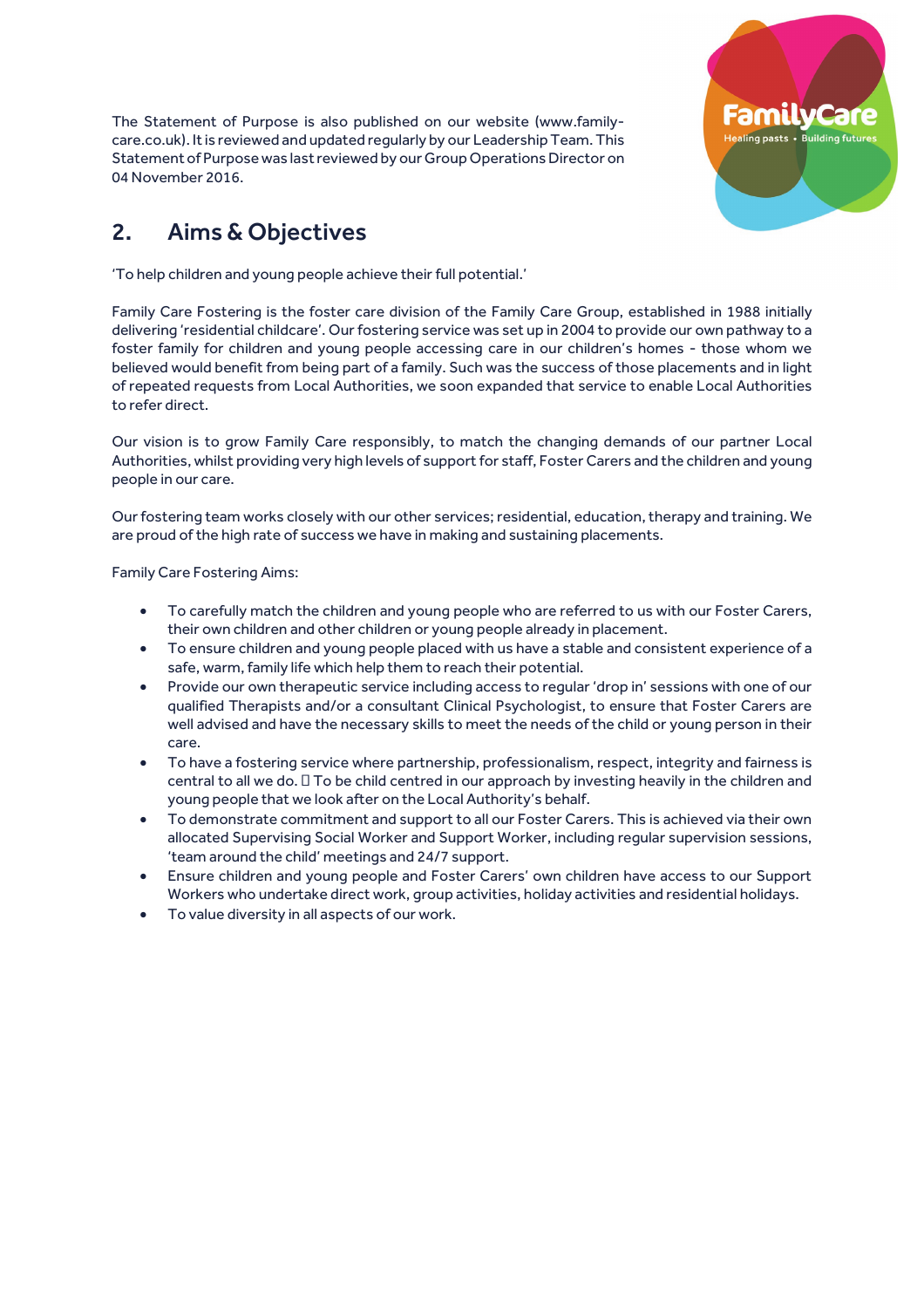#### 3. Status & Constitution

Train all our Staff and Foster Carers well and provide a package of personal development, including a diploma level qualification for Foster Carers.

Senior Manager objectives:

- Steering strategic vision and development
- Developing the organisation in line with national requirements and best practice
- Maintaining a child focused annual business plan
- Integrating new guidance and research into practice
- Upholding our values and principles
- Ensuring legal compliance, responsibility in financial matters and quality assurance
- Monitoring outcomes
- Meeting targets

We are committed to providing consistently high standards of care to all children and young people and our experience of working with children and young people in residential, education and fostering environments allows us to support a range of different, 'needs led' placements that can meet the diverse and individual, often complex needs of these children and young people.

Family Care Fostering is a family owned company and is registered under the Companies Act 1985 (Company Registration Number 7990947).

Family Care Fostering is registered with and inspected by Ofsted (The Office for Standards in Education) and our Unique Reference Number is SC450903.

Family Care Fostering is also part of the Family Care Group which also has:

- Residential Services
- Education Services
- Therapeutic Services
- Training Services

In addition, Family Care Fostering is:

- An approved provider on fostering contracts throughout the North West, West Midlands and East Midlands providing placements for a growing number of Local Authorities
- A member of The Fostering Network
- A member of Coram BAAF and Foster Talk
- A member of NAFP (Nationwide Association of Fostering Providers)

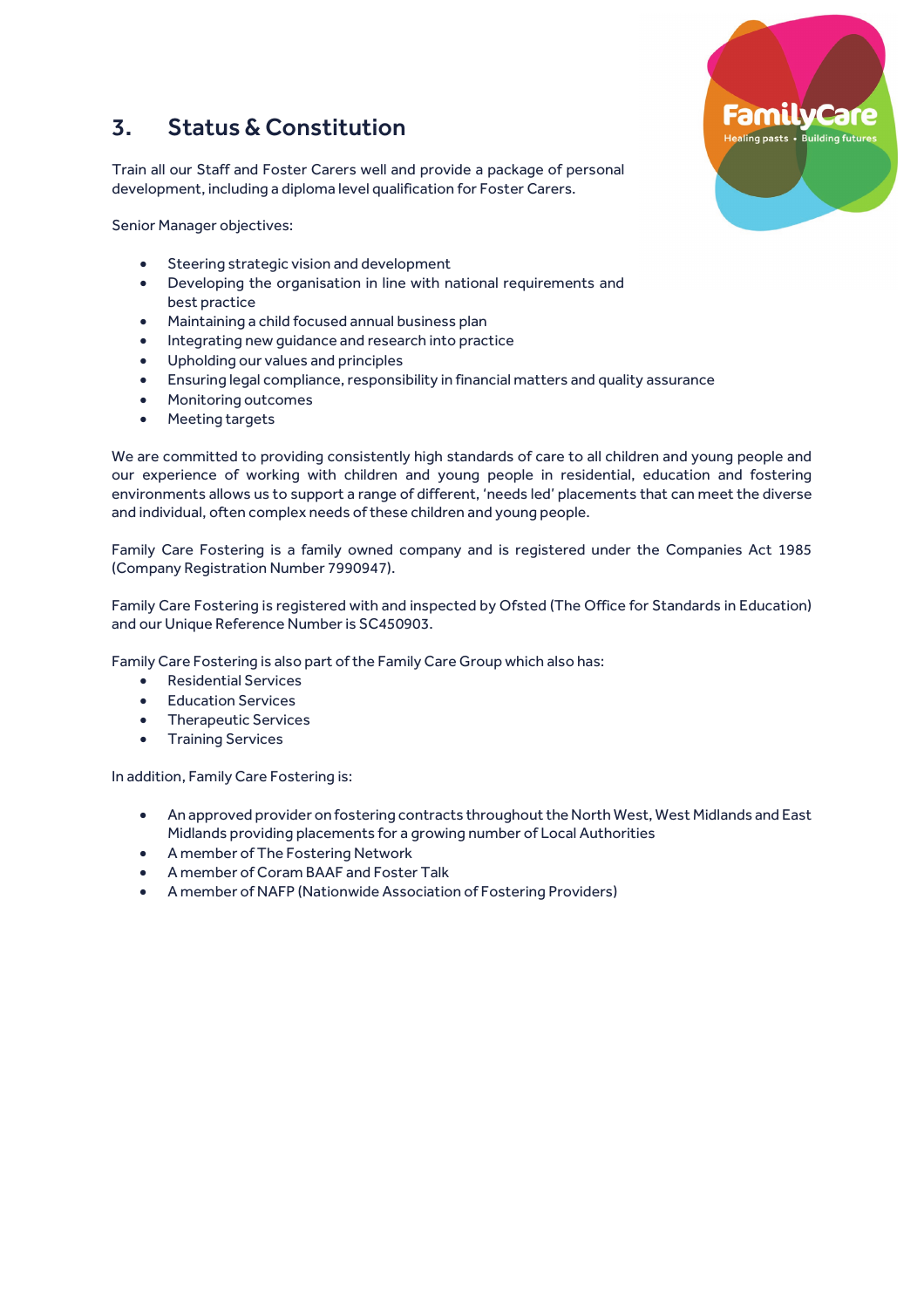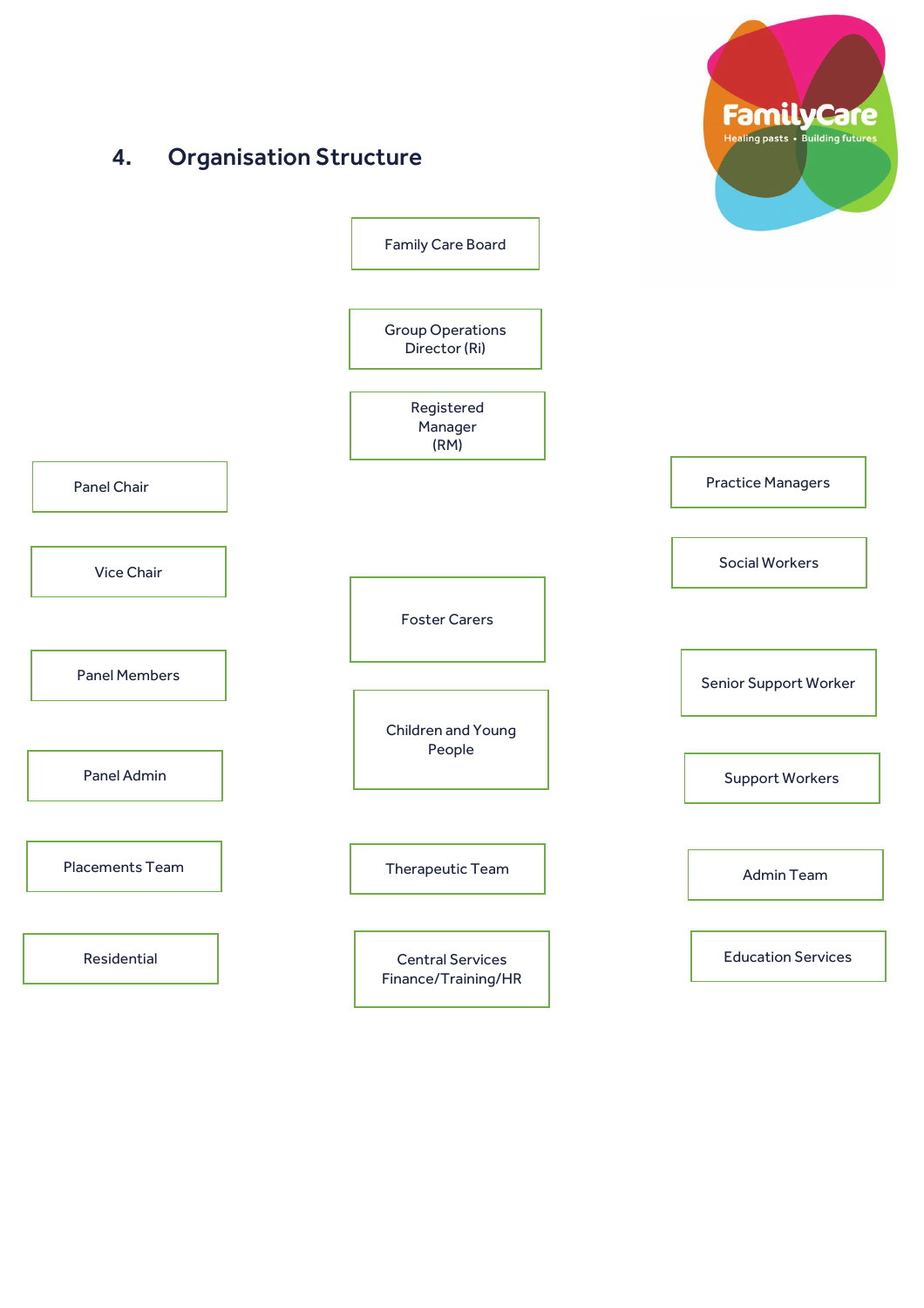

Family Care Fostering has one Registered Office which it shares with some of the Family Care Group 'Central Services'.

There is regular communication at all levels of the organisation and in particular between the Group Operations Director, the Registered Manager and the Senior management team. Regular meetings include:

- Team meetings (bi-monthly)
- Smaller team meetings (monthly) Management meetings (monthly)
- Weekly Group Operations meetings
- Board meetings (monthly) Staff supervisions and appraisals
- Foster Carer Support Groups (POD)
- Children and Young Person's Council
- Children and Young Peoples Consultation Events
- Training events
- Panel meetings

#### Group Operations Director and Responsible Individual

In addition to his experience in residential services, Andrew O'Reilly (DipHE (SW) Open, Social Work 1999 – 2002) our 'Responsible Individual' has line managed fostering services across Derbyshire, Humberside, Gloucestershire and London.

Andrew has sound operational experience within the foster care sector, where he has experience of leading on marketing & recruitment to aid regional growth. He was also instrumental in setting up a Fostering Panel in the North and has operated as a Panel member himself.

Andrew has extensive experience in children and young people's social care, notably as National Service Manager, Regional Manager and Operations Manager in his career prior to joining Family Care.

#### Staff

All Family Care Fostering staff are appropriately checked in accordance with the Fostering Regulations 2011 and have the relevant and appropriately recognised qualifications and experience. In addition to this, many of our staff have specialist qualifications and experience. All our Social Work staff and therapists are registered with the Social Work England and other recognised bodies. The agency deliberately employs a wide variety of individuals who have a diverse range of experiences within this and other sectors. This allows us to meet the differing needs of our Foster Carers and children and young people in placement.

#### 5. Monitoring

The quality and performance of Family Care Fostering is reviewed routinely. This includes internal and external audits, questionnaires and the regular supervision of staff and Foster Carers. The Registered Manager and other senior managers regularly monitor the performance of staff, Foster Carers, the progress of children and young people, outcomes reached by children and young people and the effectiveness of matching and Placement Plans. Where required, action is taken and feedback is provided through different meetings and forums. Management Reports are completed monthly, allowing regular oversight of the quality of the service in all key areas. We hold regular consultation events with Foster Carers and children and young people in placement. The feedback from these events is shared with the Registered Manager under Schedule 6 of the Fostering Service Regulations and reports under Regulation 35 are produced. Foster Carers produce written recordings for children and young people in their care.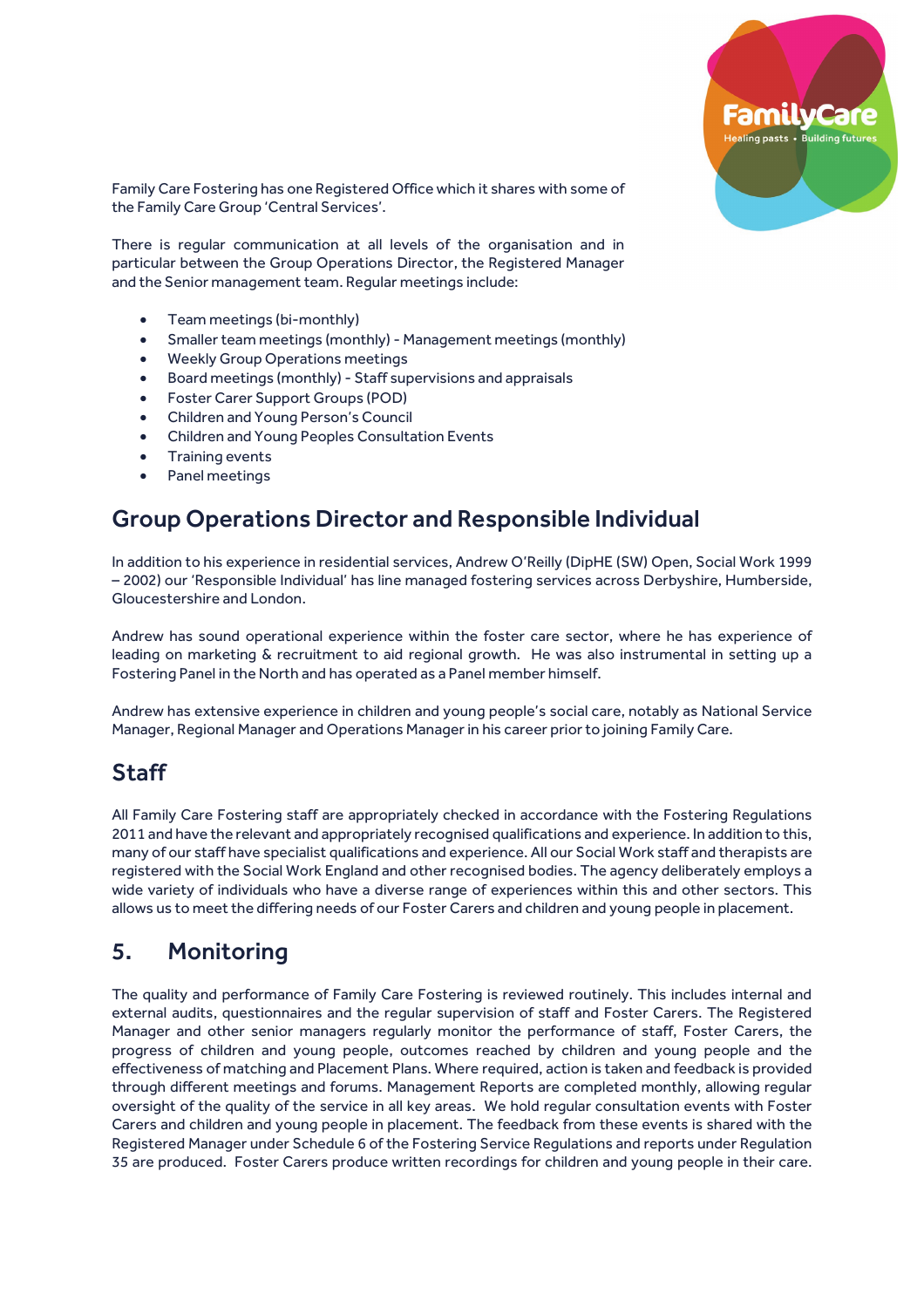School attendance and achievement is regularly reviewed by senior managers. Local Authority monitoring requirements are fully complied with, as are Ofsted monitoring requirements.



#### 6. Safeguarding & Compliance

The overarching aim of our Safeguarding policies and procedures is to keep children and young people safe and protected from abuse and harm. All staff and Foster Carers are aware of, adhere to and know their responsibilities in

relation to the procedures. All safeguarding issues are dealt with promptly and in accordance with legal and locally agreed procedure. Our safeguarding procedures are shared with Local Authorities through the tendering process and upon request. This satisfies Local Authorities that Family Care have policies and procedures are compliant and compatible with multi agency approaches to safeguarding children and young people. All staff, volunteers and Foster Carers are vetted rigorously, in line with legal regulations and company policy and procedures. Family Care Fostering meet all the requirements of the Fostering Services (England) Regulations 2011 and Fostering Services National Minimum Standards. Our compliance with the above legislation and guidance is monitored by Ofsted who usually inspect Family Care Fostering once every 3-year cycle.

#### 7. Support & Supervision

It is essential that Foster Carers receive the highest quality of support from Family Care Fostering. Every Foster Carer is allocated a Supervising Social Worker who offers regular support and supervision to Foster Carers. All Foster Carers receive 24-hour support from a duty and/or on-call worker who is a member of the Fostering team. All Foster Carers receive regular training to ensure they can fulfil their role. Each Foster Carer will have their own training plan; this is specific to the child or young person they are caring for and is designed to enable Foster Carers to meet the needs of children placed. All Foster Carers have access to Foster Carer Support Groups. Support Groups are regular opportunities to meet with other Foster Carers, share experiences and learn from each other. This often leads to an extended support network for Foster Carers. Support Workers are available to provide one to one direct work with children and young people including Foster Carers' birth children. In addition to this, our Support Services provide activities and events for all children, including birth children during every school holiday. Where appropriate, additional support is available from one of our therapists. The Family Care Group has a Therapeutic Services Team. Qualified therapists are allocated to each team. Our therapists advise and support staff and Foster Carers on how best to meet the individual needs of children and young people in placement. Family Care Fostering also has access to other highly respected professionals including clinical psychologists who we use for support and guidance when needed. Education support and advice is available from the teaching staff at Access School - Family Care's SEN School in rural Shropshire. As an organisation, we are committed to creating foster placements that provide a stable, supportive environment from which children and young people can take full advantage of educational opportunities. By working as a team, we can provide support to children and young people to gain and maintain school placements as well as being able to give advice, guidance and support to Supervising Social Worker's and Foster Carers about problems that can occur when children placed with Foster Carers access education.

## 8. Confidentiality & Information

Foster Carers are given all information about the children or young people placed with them and they receive the necessary training in matters of General Data Protection Regulation (GDPR), confidentiality and appropriate information sharing. Staff and Foster Carers are vigilant and conscientious in their attention to GDPR and confidentiality. To this end, we operate an online data management system in order that no paperwork is misplaced. Records relating to children, young people, Foster Carers and staff are kept in accordance with the current legislative requirements. Any request for information in accordance with the guidance ofthe current Data Protection legislation is given due consideration.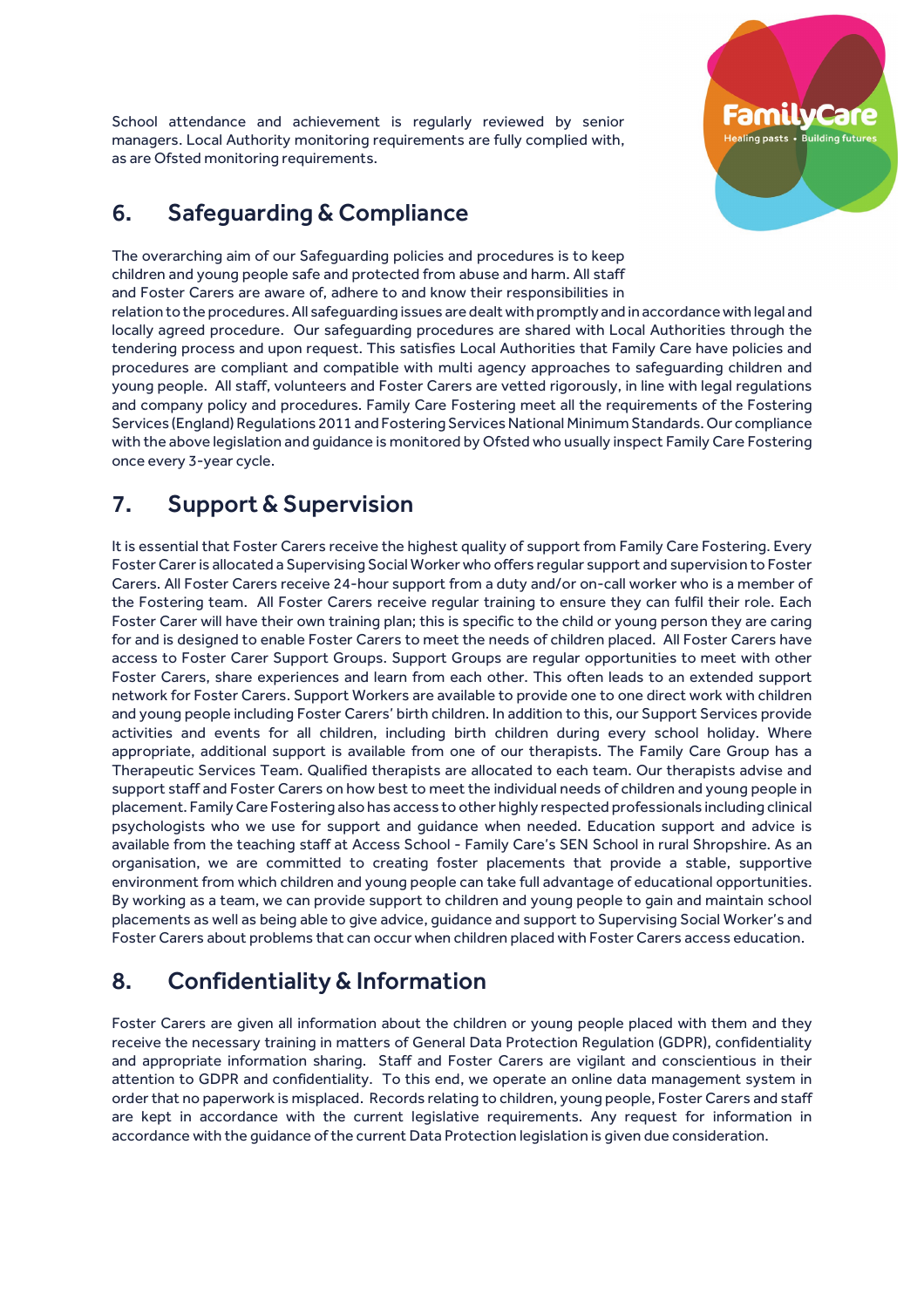

## 9. Policies & Procedures

All policies and procedures are available online. Policies and procedures are kept up to date with legislative and regulatory changes and good practice guidance. The policies and procedures provide information for Foster Carers on matters such as safeguarding, health, education, and record keeping.

#### 10. Information for children & young people

In accordance with the Fostering Regulations and National Minimum Standards, Family Care Fostering have produced a Children and Young Peoples' guide which is given to all children and young people when they enter our care (subject to their age and understanding). The guide can be made available in alternative languages & formats if needed.

Our Support Workers explain the contents of the guide along with their role when children and young people enter placement. Support Workers ensure children and young people know who they can talk to and how they can complain if they wish to do so. Relevant contact details are given in the guides.

Wherever possible, information pertaining to the fostering household is given to children and young people prior to the placement being made.

#### 11. Development of staff

Family Care Fostering is committed to the training and development of all its staff and management. This allows staff and managers to keep abreast of regulatory changes and best practice models.

## 12. Equal Opportunities

Family Care Fostering is fully committed to and supports the principles of equal opportunities in employment and practice. Family Care embraces diversity and promotes equality of opportunity for all. Family Care opposes all forms of unlawful or unfair direct or indirect discrimination on the grounds of:

- Age
- Race
- Nationality
- Ethnic or national origins
- Religious beliefs (or non-beliefs)
- Disability Gender or gender reassignment
- Sexual orientation Marital/Civil partnership status
- Pregnancy and maternity/paternity

Any form of discrimination or discriminatory behaviour will be challenged and dealt with appropriately.

Family Care Fostering strives to ensure that its commitment to equality of opportunity is embedded in the day to day practices of all staff who work with children, young people, Foster Carers, customers and other stakeholders.

A more detailed Equal Opportunities Policy is held within the organisation's main policies and procedures. These policies and procedures are reviewed regularly. We also ensure that this policy statement operates in practice and that all children, young people, Foster Carers and employees are given equal opportunities.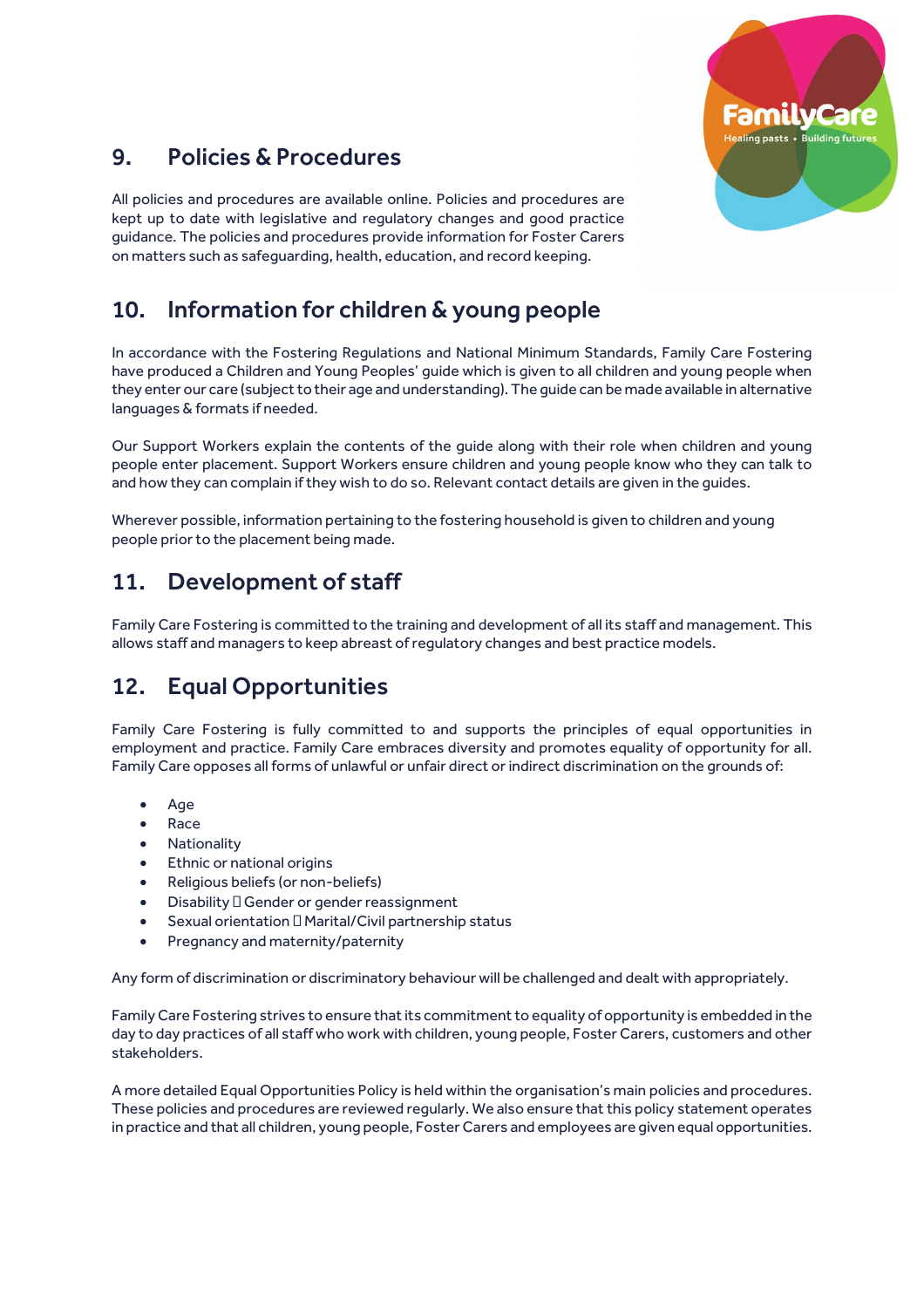#### 13. Services offered

#### Recruitment, Assessment & Approval

Family Care Fostering utilises various tools and channels to recruit a diverse range of Foster Carers. Once an individual or family contact us, a member of the team spends time explaining about fostering and the children and young people we care for. We also establish the individual or family's motivation to foster and we explore their relevant experience and skills. Following this, basic

details are obtained to establish whether there are any factors which could prevent the individual or family proceeding to the next stage. This decision is based upon factors such as criminal record, medical history, physical factors relating to the home, references, relationships and previous employment. Based on the initial phone call we decide whether to undertake an initial visit. An initial visit is usually carried out by a manager or senior member of staff and provides the applicant/s with the opportunity to learn more about fostering with Family Care. Following this visit, the manager will decide whether Family Care Fostering proposes to commence an assessment. Should anyone be denied at this stage they will be told of the reasons for this decision. Assessments are carried out by a qualified Social Worker using the Fostering Network Form F assessment template. The assessment follows Stage 1 and Stage 2 (see flow chart on the next page). The flowchart illustrates how stages 1 & 2 of the assessment process fit together. It is not intended to cover all actions Family Care Fostering must undertake as part of the process. During the assessment, the following checks and references will be undertaken (this is not an exhaustive list):

- Enhanced Disclosure and Barring Service (DBS) Check
- Local Authority Check
- Employment Check (including voluntary work and any work with children or vulnerable adults)
- School or Health Visitor Check (own children)
- Medical Report/s
- 6 Personal References (at least 2 will be interviewed by the Assessing Social Worker)
- Overseas Checks
- Ex-partner Checks
- Own children check and interviews
- Health & Safety check including pets

Once the Assessing Social Worker has completed an assessment their manager will quality assure the report and highlight any areas that need further attention. Once this is done, the prospective carers will read the report and sign prior to submission to the Fostering Panel.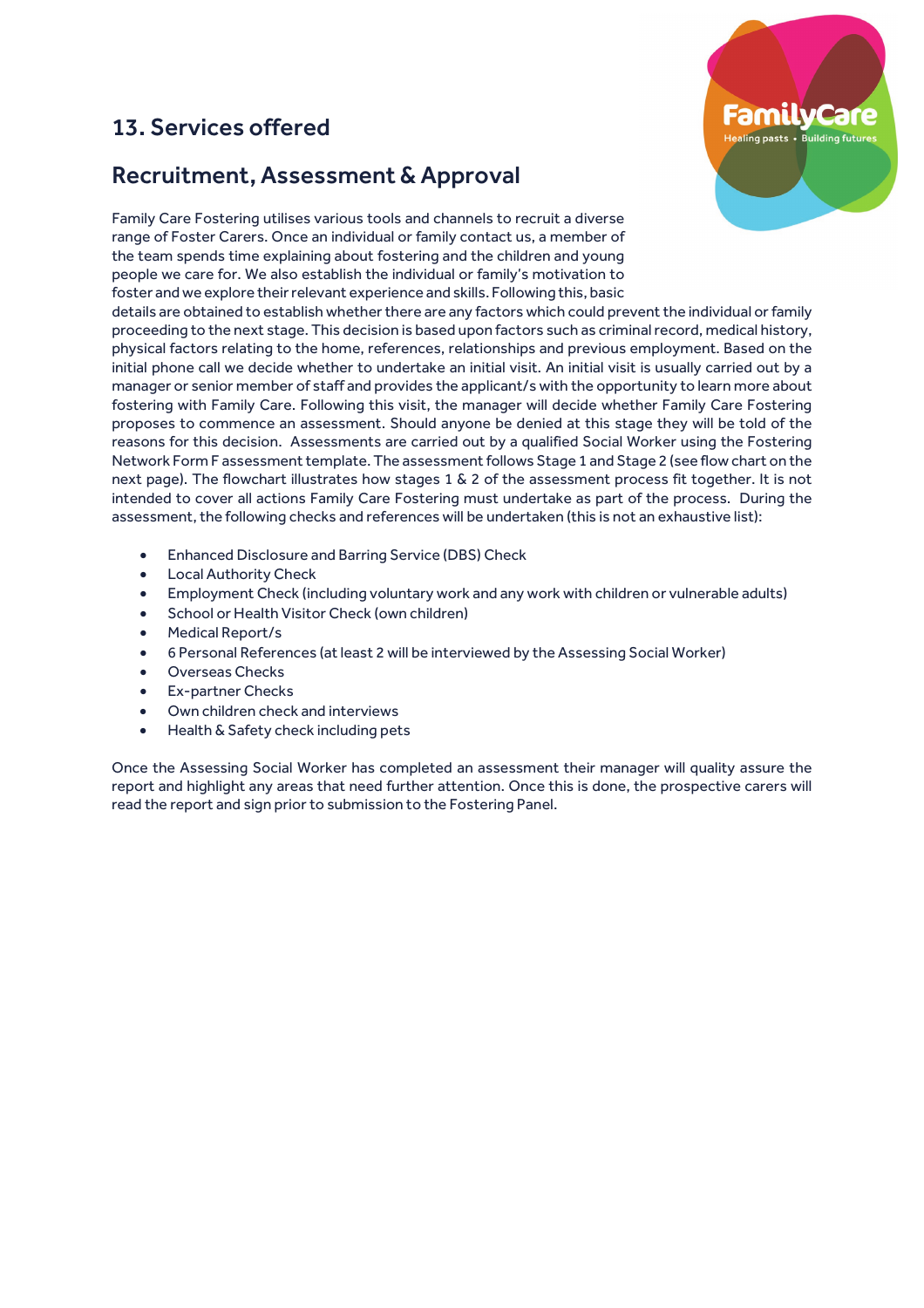



**FamilyCare** Healing pasts . Building futures

NB - This diagram illustrates how stages 1 & 2 of the assessment process fit together. It is not intended to cover all actions a FS must undertake as part of the process - FSs must refer to the regulations and statutory guidance for this information. It should be noted that at any point in the process applicants (1) can withdraw, in which case the process ends; and (2) can complain to the FS (and must be informed of their right to do so if they are turned down in stage 1).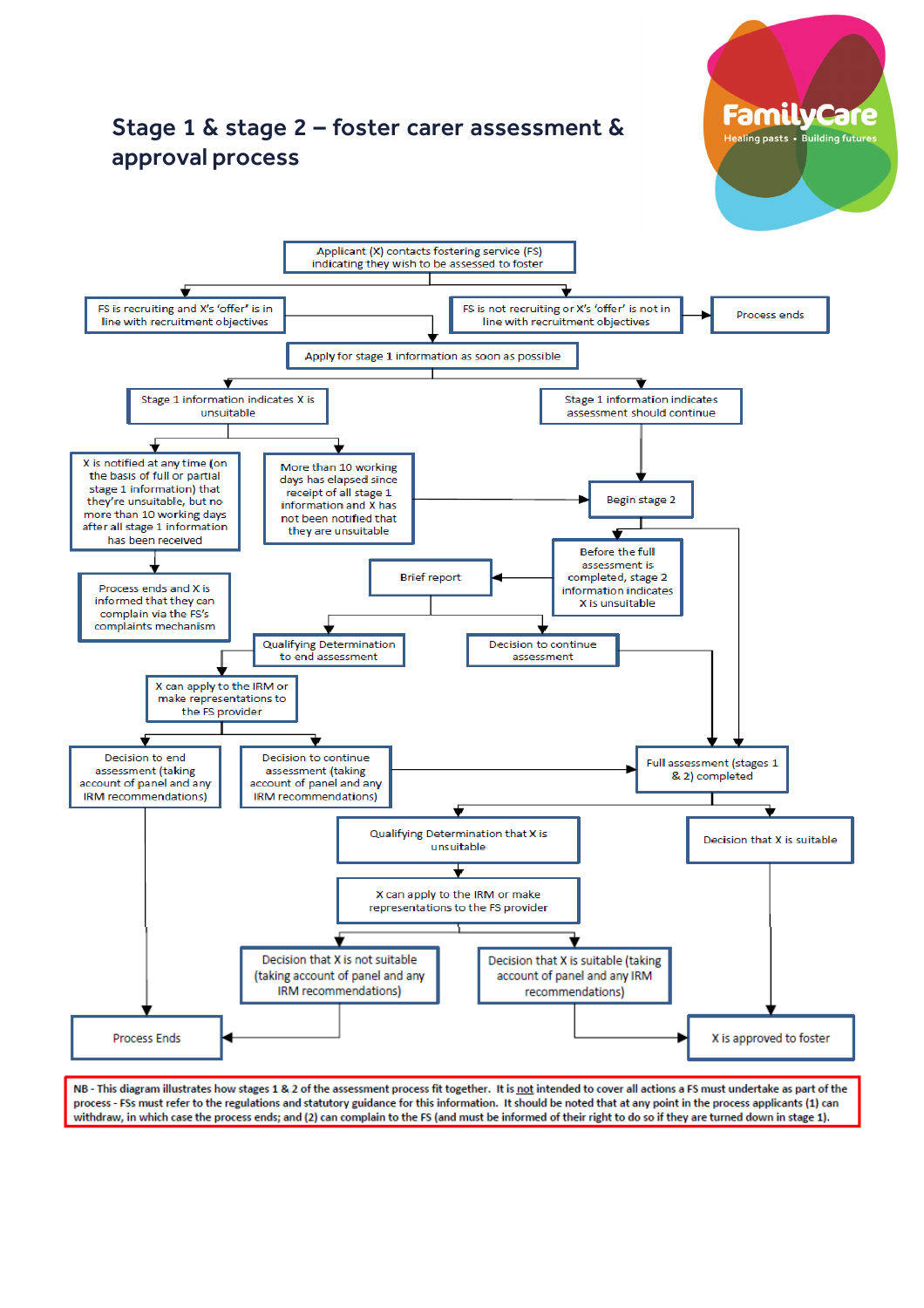The assessment is then circulated to Panel Members. At the Panel meeting, the information will be presented by the Assessing Social Worker. The applicants are also invited to give their views or any comments on the application process and/or the reports.



will be advised that if they wish to challenge the decision, they have a right to submit representations within 28 days of the date of the written notice of the decision to the Agency Decision Maker. In addition, as an alternative, they may exercise the right to apply to the Secretary of State to request a review of the decision by an Independent Review Panel under the Independent Review Mechanism. Any such application must be made in writing within 28 days of the decision and supported by reasons.

Where it is decided at Stage One of the assessment process that the applicant is not suitable to become a foster carer, there is no right to have the case reviewed under the Independent Review Mechanism.

## Referrals & Matching

Our referral system is designed to obtain full and accurate information about the child or young person to ensure careful matching. Information about proposed Foster Carers will be provided to the referring Local Authority to consider whether the carers can reasonably be expected to meet the child or young person's assessed needs, considering the impact of the proposed placement on existing members of the household. The matching process considers the child or young person's needs especially regarding the following key areas:

- Education
- Expectations around contact with the child's family or significant others
- Identity/race/culture/religion
- The child's history
- The child's behaviour
- The child's health
- The aim of the placement

The matching process also considers the carer's availability and in particular:

- Their experience
- Their strengths
- Their location and the distance from the foster home to the child's school
- Any other children in placement
- The foster carers' own children and other family members

If there are any gaps identified between the needs of the child/young person and the foster carer's ability to meet them an action plan should be agreed to see if any of the outstanding issues can be resolved, such as further training, support with transportation etc.

Family Care Fostering will not propose a placement if the assessed needs of the child or young person cannot, with support, be provided by the proposed foster carers.

At the point of referral (or in the case of an emergency as soon as possible), Family Care Fostering requires:

- A completed referral form
- All Children Looked After documentation including Care Plan, Placement Plan, Medical Consent/ Delegated Authority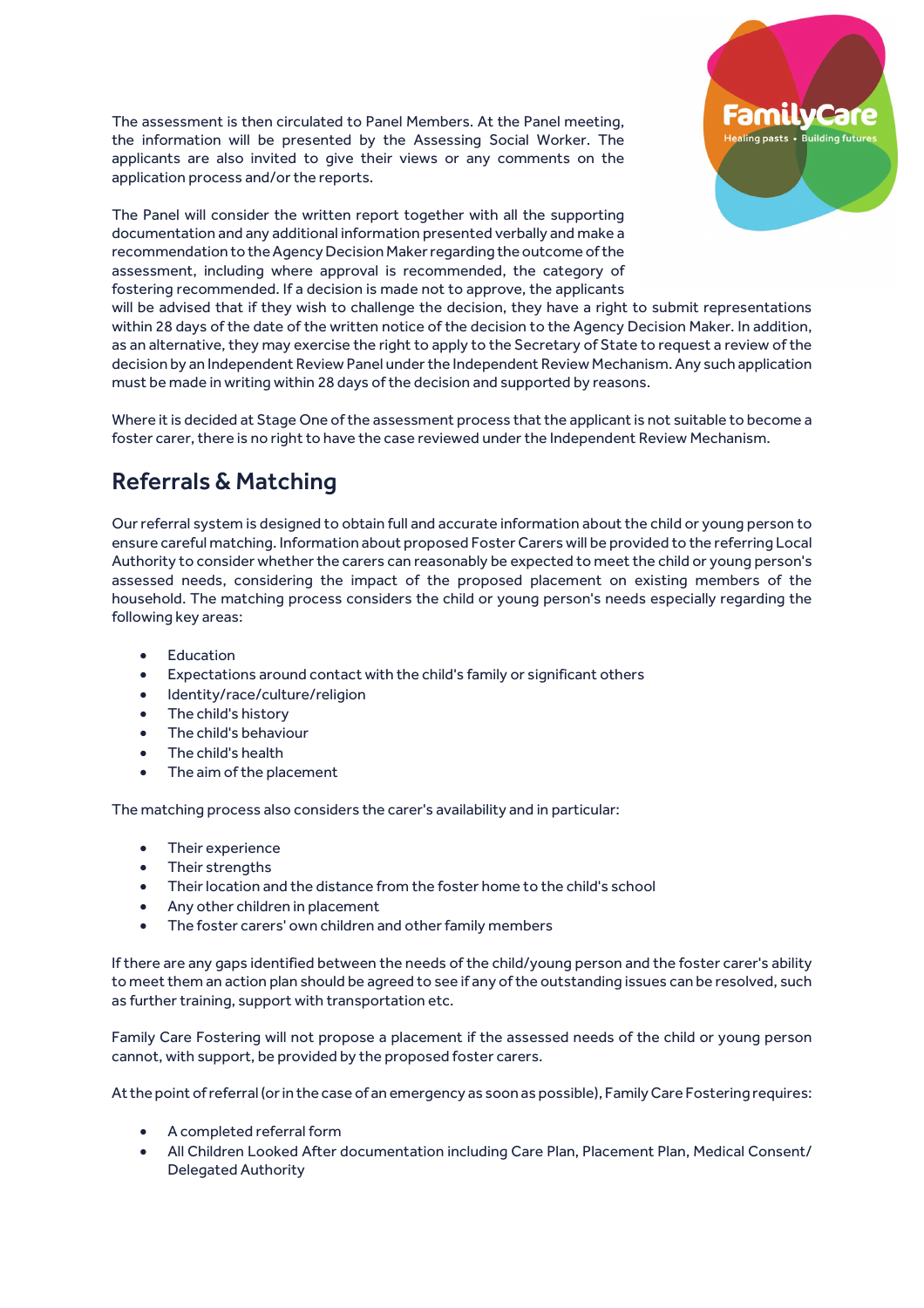Any other relevant information e.g. previous CLA reports, educational psychologist report.

Standard 15 of the Fostering National Minimum Standards requires a written Foster Placement Agreement to contain specific reference to elements of the matching which took place in agreeing the placement. An additional planning meeting should be held within 72 hours of a child/young person being placed to consider the continued appropriateness of the placement and to make detailed plans. Foster Carers are involved in devising and agreeing Placement Plans.



## Short Term

This can be anything from a couple of days to a couple of years! Short term placements often occur whilst a Local Authority is making decisions about the future of a child or young person.

## Long Term

Most long-term placements are made to take the child or young person through to adulthood. Most children or young people will remain with their Foster Carers up to their 18th birthday but sometimes their 16th birthday if they chose to seek independence at this time. Occasionally a Local Authority will make a placement for longer where it is appropriate to the young person's needs and the Local Authority will continue to take financial responsibility for them. More recently 'Staying Put' has been introduced which allows young people who reach the age of 18 years to remain with their Foster Carers' under 'Staying Put' arrangements. 'Staying Put' has been introduced as Local Authorities recognised the age of leaving home among the UK population is rising and the transition to adulthood is becoming increasingly complex. Further to this, research and evidence highlights that where children in care experience an extended transition more akin to their peers, outcomes improve and the experience is more normative.

#### Emergency Admissions

These normally occur the same day a referral is made to Family Care Fostering. A large proportion of the referrals we receive are for same day placements either due to Court Orders or a disruption in the child's existing placement.

## Parent and Child

At times, it may be necessary to provide additional support and security to new parent/s and their babies or child. Previously this has been for teenage parents but increasingly this includes slightly older parent/s. Parent's need Foster Carers who can teach and encourage them without taking over the parental responsibilities during a placement. We only consider these placements for Foster Carers who have received specific training in this area, ensuring that the Foster Carers have the necessary skills and knowledge to be successful at this complex task.

#### Solo Placements

There are children and young people whose needs are such that they should not be placed with another 'foster child' or often any children at all.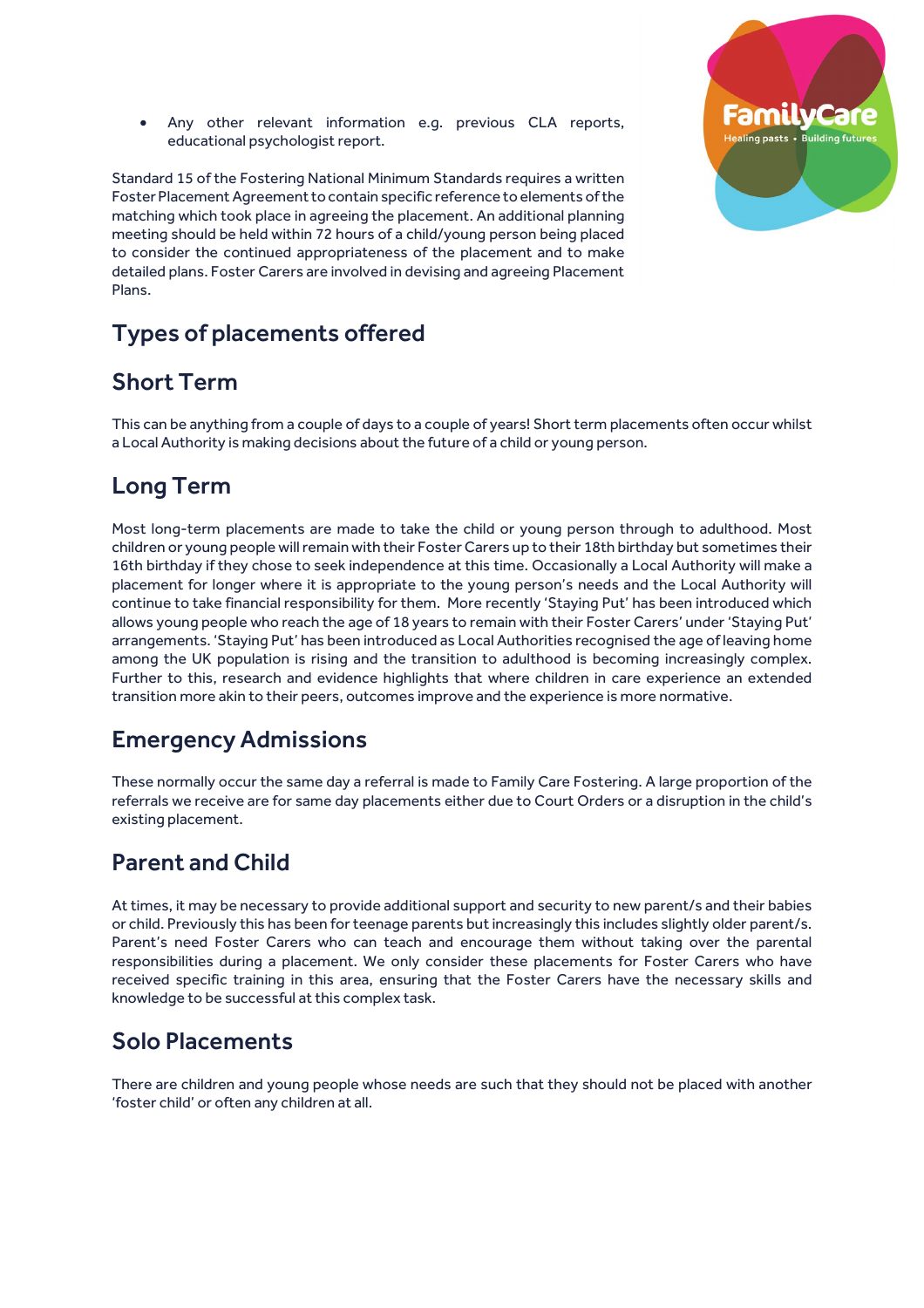#### Sibling Placements



Brothers and sisters are often best placed together and we have many referrals for sibling placements. Siblings groups are normally 2 or 3 children.

#### Multiple Placements

A second (or third) unrelated child/young person can be placed with a Foster Carer. Another child or young person will not be placed where this is assessed contrary to the best interests of the child or young person already living with the Foster Carer. Consent must be given from all responsible Local Authorities for further children or young people to be placed in the household and careful matching will always take place prior to a placement being made.

## Direct Work

In addition to Social Work support, Family Care Fostering also has a Support Service. Our support team play a very 'hands on' supportive role in ensuring placement stability. Our support workers complete outreach work, one to one direct work with children and young people (often under the supervision of our therapists) as well as group activities and days out. Activity days, consultation events, and children/young people forums and councils are organised on a regular basis. Holiday events and activities are available for all foster children and young people as well as birth children up to the age of 18 years.

# **Contact**

For many children, relationships with family members, previous carers, friends and others are valued. Contact can be very important in helping children and young people develop their sense of identity and understand their lives. Wherever possible and appropriate, children and young people are encouraged and supported to maintain contact with their parents and siblings and anyone with 'parental responsibility' who is not a parent, siblings, any relative, friend or another person connected with the child.

Such contacts should be consistent with the child's Care Plan which must take account of any Child Protection Plan or Contact Order that may be in force. Contact arrangements should be focused on, and shaped around, the child's needs. The child's welfare is always the paramount consideration and each child's wishes and needs for contact should be individually considered and regularly assessed. The wishes and feelings of the child should be ascertained, wherever possible, using advocacy and communication services if necessary. Foster Carers are supported to facilitate contact for the child or young person. Where needed and when supervision of contact is required, Family Care Fostering staff can facilitate this to support the child or young person and provide security and support through what, for some children and young people, can be a difficult and emotionally challenging experience.

## 14. Training & Development

Our training is delivered in a group and one to one setting as well as in a classroom setting and online. This is designed to meet the individual needs of our Foster Carers. The following list is not exhaustive but gives a flavour of some of the courses we offer our Foster Carers.

All foster carers will have a yearly personal development plan that is reviewed during each supervision session, foster carers will be able to access training that will either meet their needs as spart of their ongoing development or in order to meet the needs of the children. Foster Carers development is highly valued by the agency where specific one off training can be provided as well as carers being supported to complete lever 3 Diploma in children and young people.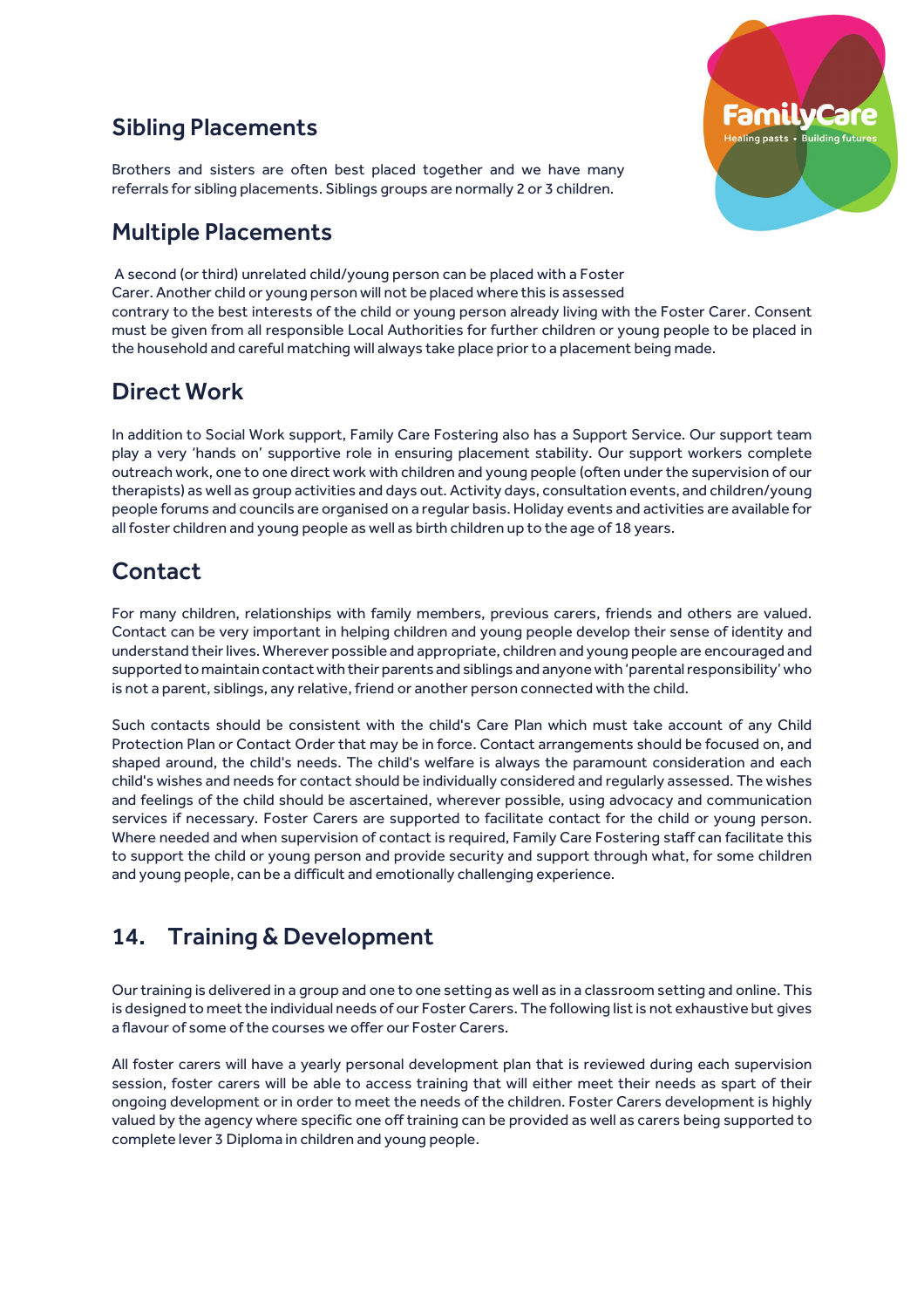# Foundations to Fostering Induction & Mandatory training

- The Role of a Foster Carer Fostering
- Positive Identity and Self-Esteem Fostering
- Working As Part of a Fostering Team
- Risk Management and Safer Caring
- Preparation for Independence Fostering
- Medication training
- Education -The Virtual School
- Reporting and Recording Fostering
- TSD Induction and Foundation Standards
- Safeguarding
- Secure Base
- Paediatric First Aid
- Safe Care & Allegations
- De-Escalation
- Transitions and Endings
- Managing Sexualised behaviours
- Child Sexual Exploitation
- Radicalisation
- GDPR
- Child Development
- Attachment
- Missing from home
- Anti-Bullying

#### Ongoing Mandatory Training

- Paediatric First aid Refreshed every 3years
- Safeguarding Refreshed every 2years
- Safe Care and Allegations Refreshed every 3years

#### Personal Development (a sample of)

- Child development & attachment
- Therapeutic Parenting
- Communication with children
- Attachment and Trauma
- Understanding & working with challenging behaviour
- Introduction to therapeutic services
- Life Story work
- Sex and relationship education
- Dealing with complaints, children's rights and advocacy
- Supporting family contact and friendships
- Transitions and endings
- Promoting good health and wellbeing
- Understand and working with self-harm and self-injurious behaviour
- Preventing bullying behaviour
- Level 3 Diploma

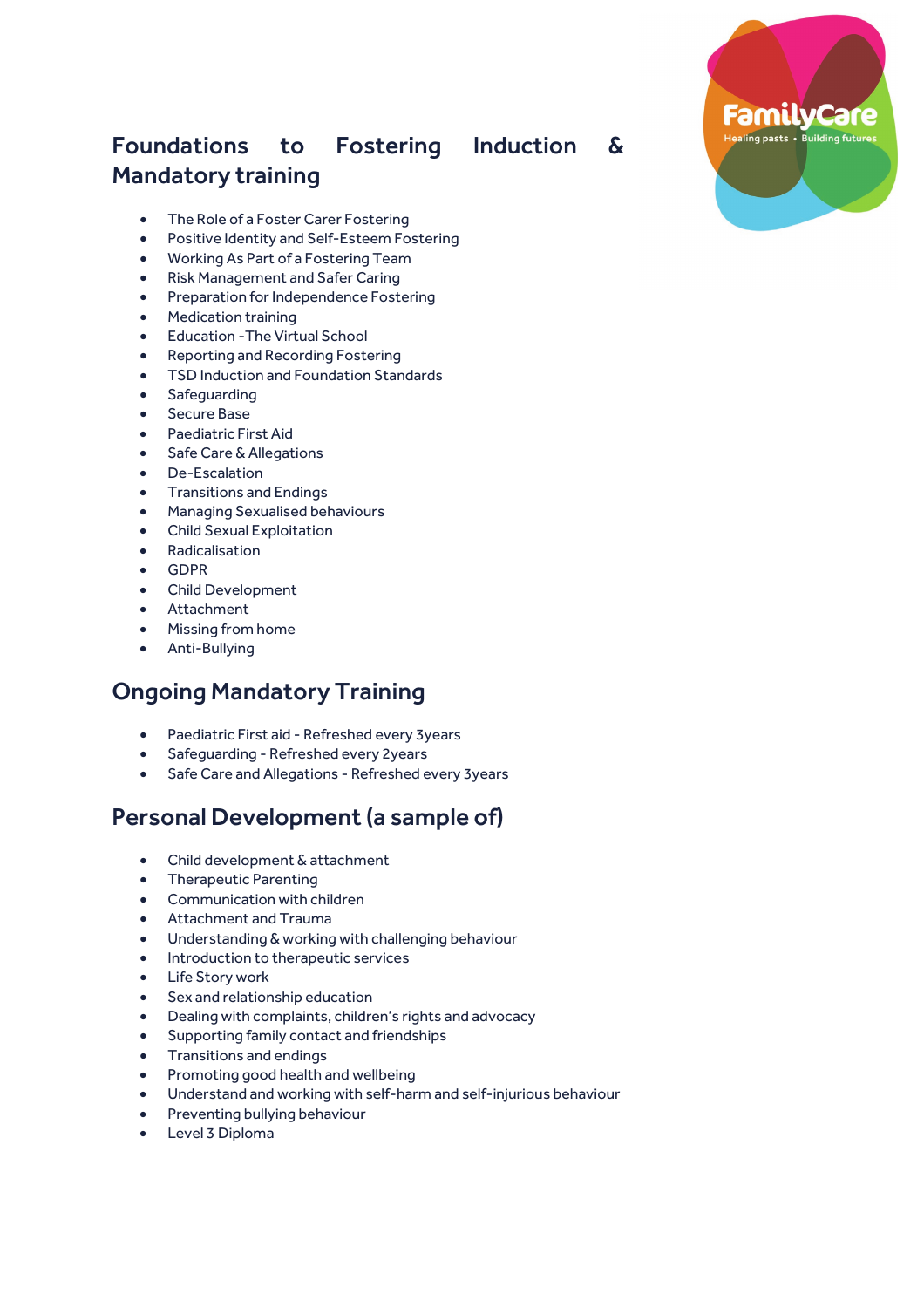

#### Independent Support for Foster Carers

All approved Foster Carers are provided with full, paid membership to Foster Talk, which provides Foster Carers with a wealth of independent advice and support about practice, legal and finance matters. Further to this, there are exclusive offers and benefits for Foster Carers.

# Short Break (Respite)

Foster Carers are entitled to 14 days paid Short Break allowance each year (minus boarding out allowance), which is accrued per child or young person in placement. This can be allocated as Short Break (respite) or equivalent in monies (less boarding out allowance), which can be split into both elements – short break or money. Prior to agreeing to any Short Breaks Family Care will ascertain that it is in the best interests of the child or young person. Children and young people will be encouraged to go on short breaks to appropriately checked family members of the Foster Carers or Family Care respite carers.

## 15. Complaints

A child or young person, parent, Foster Carer or anyone else for whom Family Care Fostering has agreed to provide a service can make a complaint. Individuals are also able to make complaints on behalf of others if it is considered they have "sufficient interest" to do so. Children and young people will be encouraged to take up issues in the most appropriate way and they will be supported to do this. If it is possible to identify a way forward with a complaint which is informal and therefore easily resolved, this should be the best way forward. It is the responsibility of Foster Carers' and staff to help children and young people to make their complaints sympathetically and actively, whether the complaint is about Family Care Fostering or a placing Local Authority. Anyone making a complaint is also able to withdraw their complaint at any stage. Family Care Fostering complaints policy and procedure is available on request. Family Care Fostering has three stages to its complaint procedure but it is committed to trying to resolve conflicts and concerns at Stage One wherever possible. However, in the interests of transparency and a commitment to individual interests/rights, individuals can complain at Stage Two in the first instance if they so wish. The agency will ensure that complainants are kept up to date regarding the progress of their complaint. If any complainant is not satisfied at any stage, they may and should avail themselves of the right to make a complaint to the Regulatory Authority. Stage One is an informal process which consists of a meeting between the complainant and the supervising social worker unless the complaint is about them, in which case they should proceed straight to Stage Two. This meeting will be scheduled once a complaint has been received in writing or recorded by means of other communication. A letter of resolution or outcome will be issued in response to informal complaints by the Fostering Manager, including details of how the matter was investigated, by whom and with the relevant facts to support the outcome.

Stage Two will be activated if the complainant is not completely satisfied with the outcome of Stage One, or if at the outset they require that the matter be dealt with by someone other than an employee of Family Care Fostering. The complainant will be advised that they must put their complaint in writing to the Fostering Manager, who will then contact the complainant within five working days to advise that he/she has instructed an Independent Complaints Investigating Officer in relation to the complaint and will advise them of his/her name and the expected time frame for the investigation. A report will be completed following the investigation, detailing how the matter was investigated, by whom and what outcome was reached with relevant evidence to support the report's conclusions.

Stage Three is the final stage of the complaints process. If the complainant is dissatisfied with the outcome of the Stage Two investigation, they must confirm this in writing, including reasons for their